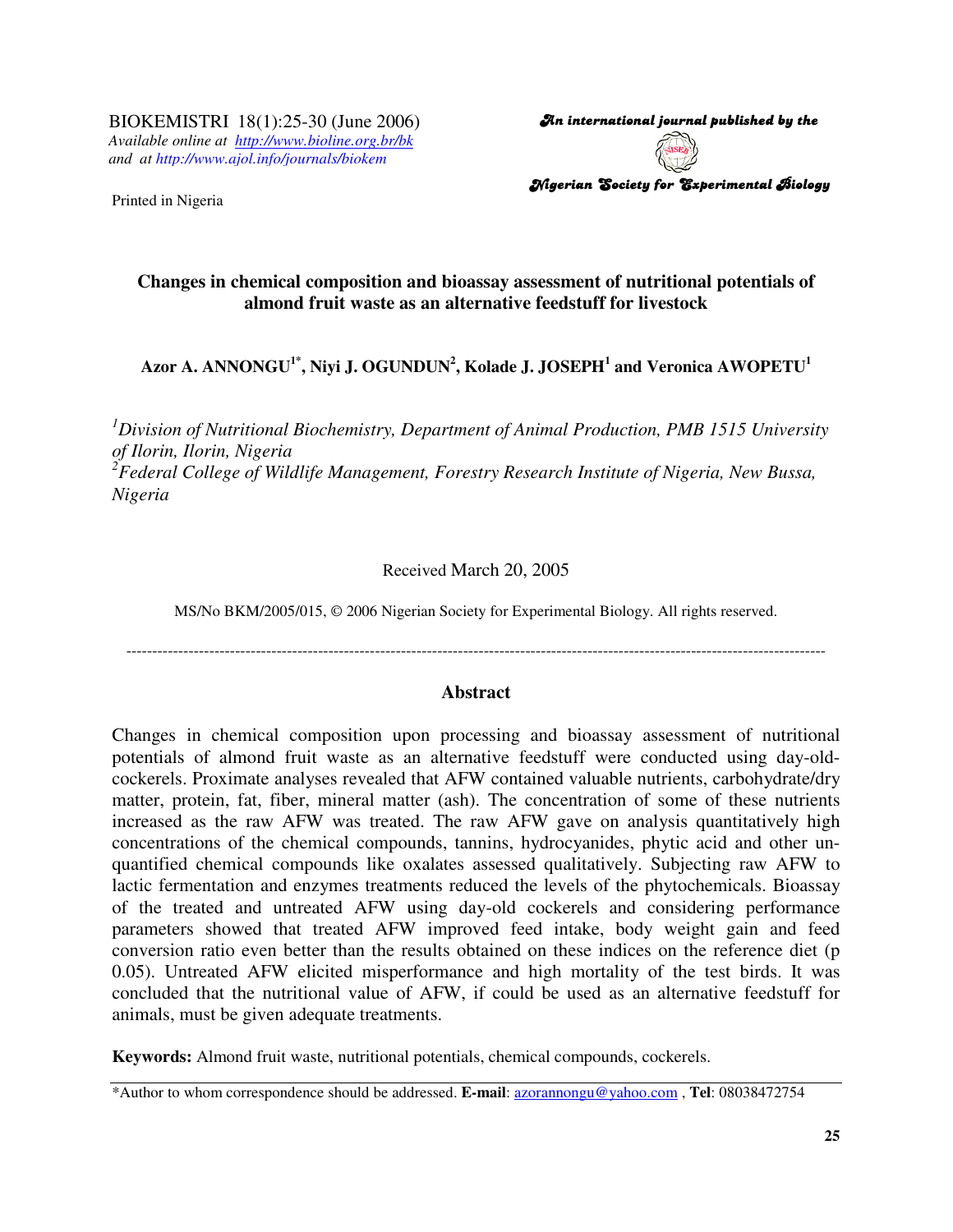#### **INTRODUCTION**

Almond tree, botanically known as *Terminalia catappa* tree, originated from tropical Asia, India, the Malay Peninsula, Taiwan, Burma<sup>1</sup> though thrives well in other tropical regions of the world including Nigeria. The most common species, *Prunus amygdalus*, has two varieties: *P. delcis var dulas* and *P. delcis var mara* which are the sweet and the bitter varieties respectively. *Prunus delcis var dulas* is the source of edible almond nuts while *Prunus delcis var mara* is grown for almond oil used for flavoring after the elimination of prussic  $\text{acid}^2$ . The world production of almond fruits stands at 0,7 million tones and Nigeria produces 0.1 million tones annually. After the removal of the edible almond nuts used raw, in confectionaries, puddings or for oil extraction, the exocarp is discarded as waste. Initial works<sup>3,4</sup> showed that almond fruits contained valuable nutrients but their value is limited due to the presence of phytochemical compounds capable of inducing adverse effects in fed animals. These authors observed that the presence of the anti-nutritional factors may limit the utilization of the nutrients in the fruit when used as feed or by-product by livestock. However, with emphasis on sourcing for alternative feedstuffs for feeding commercial farm animals to avoid competition between man and his animals for the available limited orthodox feedstuffs in developing and underdeveloped countries of the world, no feedstuff can be regarded as a waste, especially if such a feedstuff can be improved upon to be a useful substitute to the conventional one. It is for this reason that the present experiment in view aims at evaluating the chemical compounds and proximate composition of almond fruit exocarp discarded as waste and conducting a bioassay of the waste using poultry as test animal models to access its nutritional potential.

Evaluation of the chemical properties and nutritional potentials of a novel feedstuff like almond fruit waste (AFW) is aimed at elucidating its inherent chemical compounds and nutrients composition for the purpose of putting it to an economic use. In this case, almond fruit waste, a material considered as an unconventional feedstuff will be investigated into as a source of feedstuff for animals.

#### **MATERIALS AND METHODS**

Ripened almond fruits were collected from the almond trees around the University of Ilorin premises. The fruits were sun-dried and split open manually to obtain the wastes (exocarp). The waste was pounded to a fine meal using mortar and pestle. A sample of the raw meal was taken for analysis. Three kilograms of the meal was subjected to lactic fermentation following the procedures described by Annongu *et al*. 5 . The 3kg of the fermented AFW meal was divided into three equal parts of 1kg each. To one part was added the enzyme, Nutrase xyla (NX), to another Rozaxyme -G (R-G) and to the other a combination of the enzymes, Multiple enzymes (ME). The enzymes were purchased from Nutrex, a commercial enzyme producing company based in Belgium. The recommended inclusion level for the enzymes was 100g/tonne of feed. The enzyme treated AFW meal was incubated under solid state for 7-days at a temperature of  $28 \pm 1$ °C. At the end of the one week incubation, samples were taken, sun-dried and stored for subsequent analysis.

## **Diets formulation and use of test animal models**

Five iso-energy and iso-nitrogenous diets were formulated (2800kcal/kg and 22% protein). The reference/control diet was made of the following ingredients: maize, soybeans, DL-methionine, mineral-vitamin premix, salt, bone meal and oyster shells, while the other four diets had maize replaced by 60% untreated AFW meal, treated AFW meal supplemented with Nutrase xyla (NX), Roxazyme -G (RG) and Multiple enzymes (ME). 120-cockerels (Olympiad breed) at day old obtained from FIDAN, a commercial poultry company based in Lagos, Nigeria, were used for the experiment. They were distributed randomly to the five dietary treatments and offered feed and water *ad libitum* for a period of 28-days. In the course of the feeding trial, data was recorded on feed intake, weight gain, feed efficiency and mortality.

### **Chemical analysis**

The proximate composition of the raw, fermented and enzyme treated AFW meal was carried out according to the methods of AOAC<sup>6</sup>. Samples were analyzed for dry matter, crude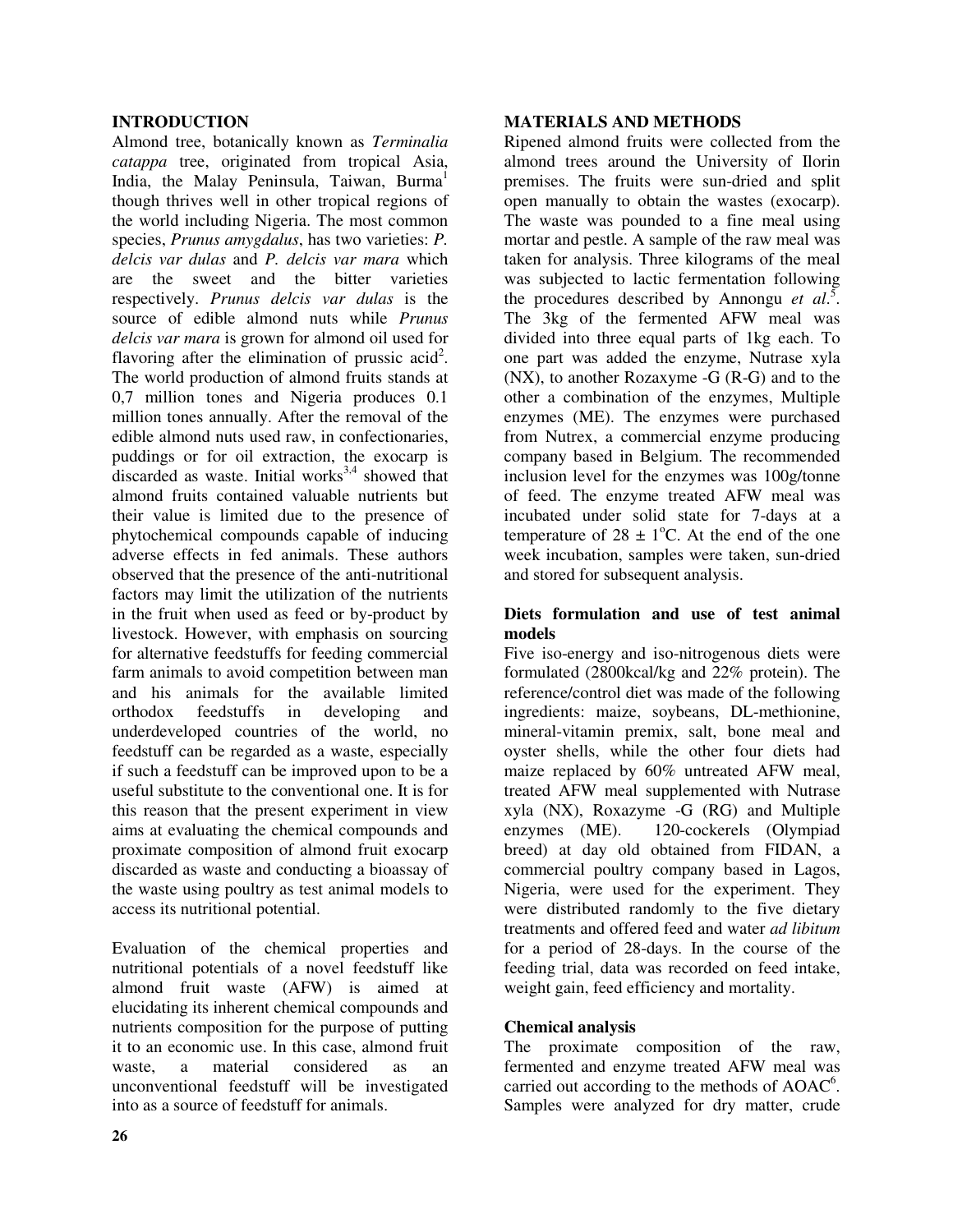protein, fiber, ether extract, mineral matter (ash) and nitrogen free extract, NFE was obtained by difference. Fiber fractions analyses was conducted on the raw, treated and enzyme supplemented AFW meal for acid detergent fiber (ADF), neutral detergent fiber (NDF), neutral detergent soluble (NDS), acid detergent lignin (ADL) following the procedures outlined by Goering and Van Soest<sup>7</sup>. Tannins were determined as described by Jolyn<sup>8</sup> while hydrocyanide content was determined according to the methods of AOAC 6 . Determination of phytate was carried out following the procedures of Wheeler and Ferrel<sup>9</sup>.

#### **Statistics**

Data collected on chemical and proximate compositions were analyzed by simple descriptive statistics while that on performance characteristics of birds following ingestion of treated and untreated AFW meal based diets were analyzed using the model for a completely randomized  $\text{design}^{10}$ . . Where significant differences were obtained between treatment

means, the means were further subjected to Duncan multiple range test $^{11}$ .

### **RESULTS**

Table 1 presents data on the proximate analysis of raw, fermented and enzyme supplemented AFW meal. The analysis showed that AFW contained valuable nutrients namely protein, fat, fiber, mineral matter, high dry matter content. Treatments increased the content of some nutrients in AFW in the order  $ME > RG > NX >$ fermentation.

Fiber fractions analysis based on NDF, NDS, ADF and ADL are shown in Table 2. The fiber fractions appeared to have significantly reduced in value as a result of treatments. The reduction followed a reverse pattern similar to the result obtained on proximate analysis in that the highest reduction was recorded on multiple enzyme treatment followed by R-G, NX and fermentation. Result on analysis of some chemical compounds in AFW (Table 3) followed a trend similar to that obtained on

Table 1: Analyzed nutrients composition of the experimental diets  $(\%)$ 

|                      |                                                          | <b>Nutrients</b>             |                               |                              |
|----------------------|----------------------------------------------------------|------------------------------|-------------------------------|------------------------------|
| <b>Samples</b>       | Crude protein Crude fat Crude fiber Total ash Dry matter |                              |                               |                              |
| Raw AFW              | $4.16\pm0.02$                                            | $4.00\pm0.5$ $27.50\pm0.3$   | $6.75 \pm 0.03$               | $88.16\pm0.6$                |
| <b>Fermented AFW</b> | $4.40 \pm 0.05$                                          | $4.20\pm0.1$ 50.00 $\pm0.8$  | $6.45\pm0.02$ 90.42 $\pm$ 0.7 |                              |
| $AFW + NX$           | $5.00 \pm 0.13$                                          | $3.70\pm0.06$ 49.50 $\pm0.5$ |                               | $5.90\pm0.05$ $88.92\pm0.53$ |
| $AFW + R - G$        | $5.47\pm0.04$                                            | $3.80\pm0.03$ $48.50\pm0.17$ | $6.80 + 0.10$                 | $90.80 \pm 0.71$             |
| $AFW + ME$           | $6.34 \pm 0.02$                                          | $3.90\pm0.05$ $47.40\pm0.32$ | $6.50 \pm 0.07$               | $90.50\pm0.15$               |

Table 2: Fibre fractions analysis of raw, fermented and enzyme treated AFW (%)

|                    | <b>Fibre fractions</b> |                  |                  |                 |  |
|--------------------|------------------------|------------------|------------------|-----------------|--|
| <b>Samples</b>     | <b>NDF</b>             | NDS.             | ADF              | ADL.            |  |
| Raw AFW meal       | $22.20\pm0.09$         | $89.00 \pm 0.25$ | $48.20 \pm 0.80$ | $12.10\pm0.21$  |  |
| Fermented AFW meal | $16.70\pm0.36$         | $87.40 \pm 0.32$ | $47.40\pm0.01$   | $7.90 \pm 0.1$  |  |
| $AFW$ meal + NX    | $15.00 \pm 0.25$       | $86.40 + 0.38$   | $46.00 \pm 0.32$ | $6.90 \pm 0.30$ |  |
| $AFW$ meal + R-G   | $12.60 \pm 0.31$       | $84.40 \pm 0.58$ | $43.00\pm0.15$   | $6.80\pm0.05$   |  |
| $AFW$ meal + ME    | $10.90 \pm 0.20$       | $83.30 + 0.66$   | $40.80 \pm 0.46$ | $5.30 \pm 0.18$ |  |

Table 3: Some determined chemical compounds in untreated and treated AFW

| Samples            | Tannins $(\% )$  | Hydrocyanides (ppm) | Phytate (mol/kg) |
|--------------------|------------------|---------------------|------------------|
| Raw AFW meal       | $16.50\pm0.26$   | $4.10\pm0.17$       | $5.05 \pm 0.28$  |
| Fermented AFW meal | $13.40\pm0.24$   | $1.70 \pm 0.02$     | $2.53 \pm 0.06$  |
| $AFW$ meal + NX    | $13.20\pm0.36$   | $1.60 \pm 0.06$     | $2.40\pm0.07$    |
| $AFW$ meal + R-G   | $12.90 \pm 0.15$ | $1.52 \pm 0.01$     | $2.20 \pm 0.1$   |
| $AFW$ meal $+ME$   | 11.00±0.32       | $1.40 \pm 0.1$      | $1.90 \pm 0.05$  |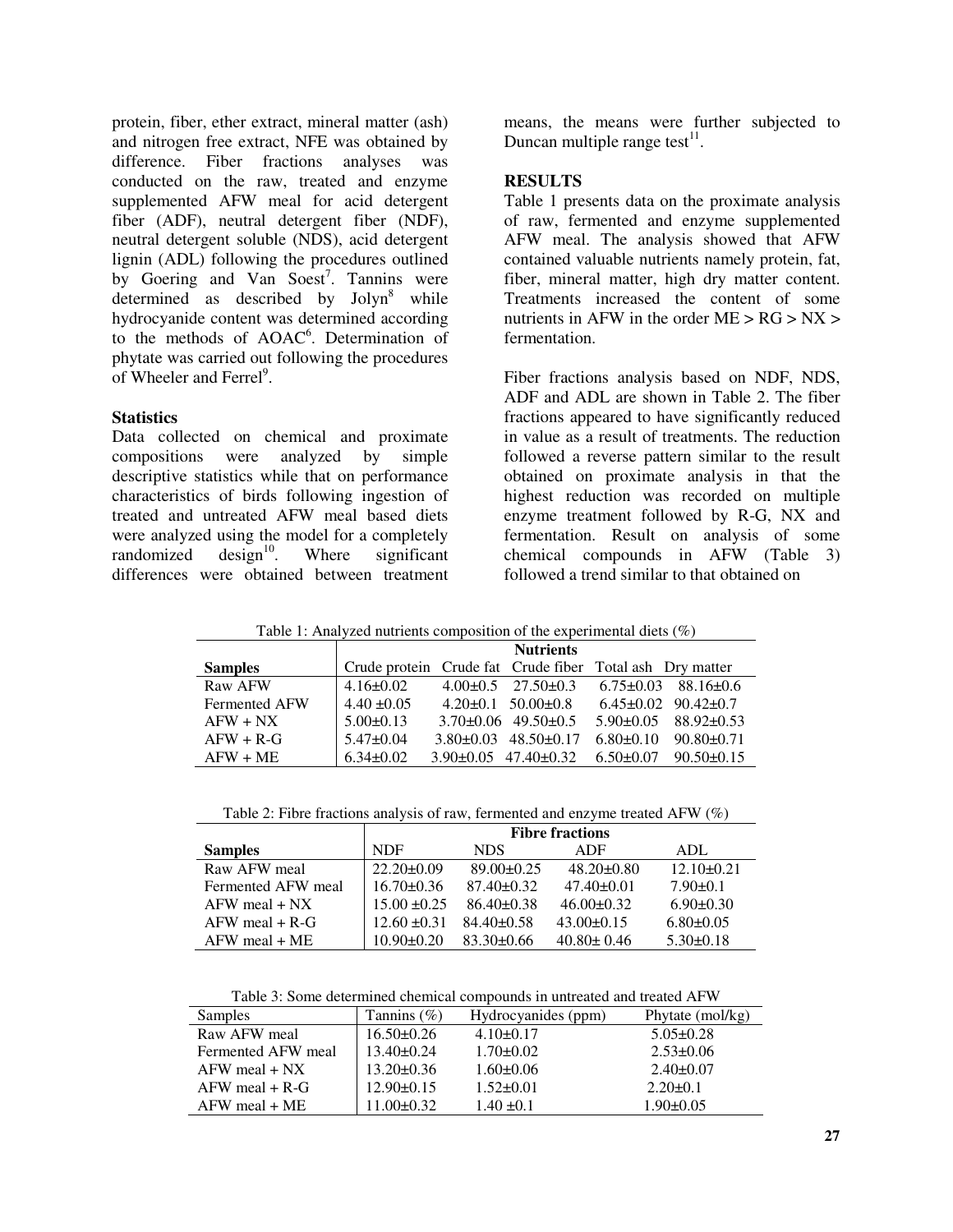|                       | <b>Diets</b> |                |                 |                 |                         |  |
|-----------------------|--------------|----------------|-----------------|-----------------|-------------------------|--|
| <b>Parameters</b>     |              | 2              |                 | 4               | <b>SEM</b>              |  |
| Average feed intake   | $82.14^a$    | $16.67^b$      | $121.19^c$      | $133.33^{d}$    | $115.24^e$<br>1.40      |  |
| (g/b/d)               |              |                |                 |                 |                         |  |
| Body weight gain      | $20.83^a$    | $10.12^{b}$    | $17.26^{\circ}$ | $17.98^{\circ}$ | $17.26^{\circ}$<br>3.70 |  |
| (g/b/d)               |              |                |                 |                 |                         |  |
| Feed conversion ratio | $0.14^a$     | $0.06^{\rm b}$ | $0.25^{b}$      | $0.24^{\circ}$  | $0.24^{\circ}$<br>0.22  |  |
| (G/F)                 |              |                |                 |                 |                         |  |
| Survival $(\%)$       | 100          | 37.5           | 95.30           | 95.70           | 96.50                   |  |

Table 4: Performance of cockerels fed raw and treated AFW supplemented with enzymes.

*a-b-c-d-e means in the row not sharing common letters differed significantly (p<0.05)*

| Table 5: Composition of experimental diets $(\%)$ |              |       |       |       |       |  |
|---------------------------------------------------|--------------|-------|-------|-------|-------|--|
|                                                   | <b>Diets</b> |       |       |       |       |  |
| <b>Ingredients</b>                                |              | 2     | 3     | 4     | 5     |  |
| Maize                                             | 60.00        |       |       |       |       |  |
| <b>AFW</b>                                        | -            | 60.00 | 60.00 | 60.00 | 60.00 |  |
| Nutrase xyla (NX)                                 | -            |       | 0.10  |       |       |  |
| Roxagyme-G $(R-G)$                                | ۰            |       |       | 0.10  |       |  |
| Multiple enzymes (ME)                             | ۰            |       |       |       | 0.10  |  |
| Soybean meal                                      | 35.00        | 35.00 | 35.00 | 35.00 | 35.00 |  |
| DL-methionine                                     | 0.50         | 0.50  | 0.50  | 0.50  | 0.50  |  |
| Mineral-vitamin premix*                           | 0.50         | 0.50  | 0.50  | 0.50  | 0.50  |  |
| Salt                                              | 1.00         | 1.00  | 1.00  | 1.00  | 1.00  |  |
| Bone meal                                         | 2.50         | 2.50  | 2.50  | 2.50  | 2.50  |  |
| Oyster shell                                      | 0.50         | 0.50  | 0.50  | 0.50  | 0.50  |  |
| Total                                             | 100          | 100   | 100   | 100   | 100   |  |

*\*Mineral-vitamin premix: Provides per kg diet, 8000IU vitamin A; 1200 IU vitamin D3; 3.0 IU vitamin E; 2mg vitamin K; 3mg riboflavin; 10mg nicotinic acid; 150mg panthothenic acid; 900mg choline; 0.25mg biotin; 125mg anti-oxidant (santoquin); 0.08mg cabalamin; 1.5mg folic acid; 80mg manganese; 50mg zinc; 2mg copper; 0.1mg selenium; 25mg iron and 0.2mg cobalt.*

fiber fractions. The tannin, hydrocyanide and phytate contents showed a progressive reduction in quantity following the different treatment methods.

Table 4 shows result of the performance of cockerels receiving treated and untreated AFW based diets supplemented or un-supplemented with enzymes. Treatments improved the nutritional value of AFW such that results obtained on performance indices, feed intake, body weight gain, feed conversion ratio and survival rate on treated and enzyme supplemented AFW diets were better than even the corresponding results gotten on the control diet ( $p < 0.05$ ). On the other hand, untreated/raw AFW in diet resulted to poor performance on all

the parameters studied and caused high mortality of the birds ( $p < 0.05$ ).

#### **DICUSSION**

The proximate composition of AFW showed that the fruit waste contained essential nutrients, carbohydrate, protein, fat, fiber, mineral matter/ash. The analyses also showed that the nutrients content of the fruit waste increased as the raw AFW is processed. Increment in nutritive value following treatment of the fruit waste is of nutritional advantage to animals for feeding purpose. This is especially true since without treatment, the phytotoxins, tannins, hydrocyanides, phytic acid, oxalate and other anti-nutritional factors like the high fiber in the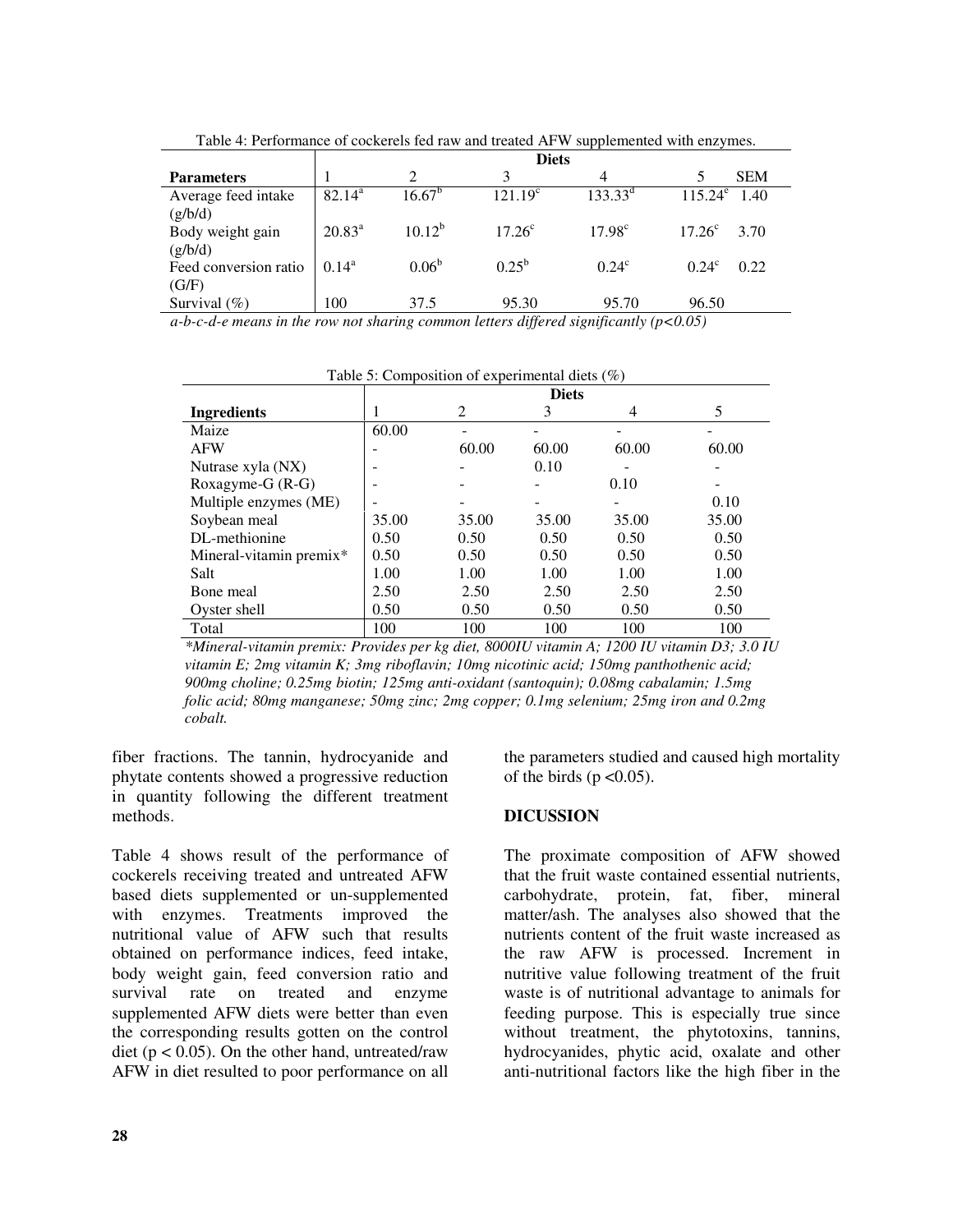fruit may prevent the use of the available nutrients by the fed animal<sup>3,4</sup>

Determination of total fiber and its fractions (NDF, NDS, ADF, ADL) revealed that AFW is very high in fiber and its fractions. The fiber content seemed to diminish with treatments of the fruit waste. The high fiber content of the fruit waste could be a useful nutrient in nonruminant nutrition since this class of animals depends on certain level of high dietary fiber for optimal performance. Treatment of the fruit waste by enzymes and lactic fermentation, the methods which serve to degrade high fiber content and make it a useful nutrient besides detoxification is essential to make possible the use of AFW in feeding of monogastric animals that are unable to digest high dietary fiber $12,13$ .

The chemical composition data on AFW indicated that the fruit waste obtained in this region (Ilorin metropolis) contains high concentration of tannins, hydrocyanides, phytic acid and the other un-quantified toxins like the oxalates. The concentration of the chemical compounds appeared to reduce with treatment and enzyme supplementation. The reduction suggests that for AFW to be useful as an alternative feedstuff for both ruminant and nonruminant animals, it must be given adequate treatments to eliminate or reduce the adverse effects of the toxins and the other anti-nutritional factors.

The bioassay of treated and untreated AFW using day-old cockerels as test animal models showed that statistical significant differences existed in daily feed consumption, growth rate, feed efficiency and mortality rate. The performance of birds on treated and enzyme supplemented AFW meal diets was highly improved even better than that on the standard diet. However, ingestion of untreated and unsupplemented AFW meal in diet elicited poor performance hence the raw AFW contained high anti-nutritional factors, toxins and high fiber. Result obtained on performance in this study is in agreement with past reports $3,4$  that intake of raw or unprocessed almond fruit by-product might prevent the utilization of nutrients therein due to the presence of anti-nutritional factors.

It was concluded that the nutritional potentials of AFW could be useful to animals when the fruit waste is given adequate treatments to eliminate the deleterious effects of the anti-nutritional factors

### **REFERENCES**

**1. Chyau, C. C., Ko, P. T., Mau, J. L. and Ka, M. D. (2000)** Antioxidant activities of Terminalia catappa L. leaf extract. Dept. of Food Nutrition, Hung-Kuang Institute of technology, Tachung 433, Taiwan, ROC

**2. Adeoti, A. T. (1998)** Lipids seeds (*Prunus amygdalus*) physicochemical properties and their effects on the growth of rats. Unpublished B. Sc. Thesis, Biochemistry Dept., University of Ibadan, Ibadan, Nigeria.

**3. Kochhar, S. L. (1986)** In: Economic botany in the tropical countries, S. L. Kochhar (Ed), New Delhi, Maccy Publishing Co. India.

**4. Jeremiah, F. A. (1992)** Chemical evaluation and nutritional quality of almond fruits, In: Economic Botany in the Tropics. New Delhi, McMillan Publishing Company, India.

**5. Annongu, A. A., ter Meulen, U., Atteh, J. O. and Apata, D. F. (1996)** Toxicological assessment of native and industrial fermented sheabutter cake in nutrition of broilers. *Arch. Gefluegelk*. **60**: 221-226.

**6. AOAC (1990)** Official Methods of Analysis, 15<sup>th</sup> edition; Association of Official Analytical Chemists, Washington D. C.

**7. Goering, H. K. and Van Soest, P. J. (1970)** Forage fiber analysis, apparatus, reagents, procedures and some applications. Pages 1-20, Agricultural Handbook No 379, Agricultural research service, U. S. Dept. Agric. Washington D. C.

**8. Joslyn, M. A. (1970)** Methods in food analysis, Academic press, London, p 845.

**9. Wheeler and Ferrel (1971)** A method for phytic acid determination in wheat fractions. *Cereal Chem*. **48**: 312-316.

**10. Steel, R. G. O. and Torrie, J. H. (1980)** Principles and Procedures of Statistics, Biometrical Approach, 2<sup>nd</sup> edition, Mcgraw Hill Publishers.

**11. Duncan, D. B. (1955)** Multiple Range and Multiple F Test. *Biometrics* **11:**1-42.

**12. Walter, E.; Collins, E.; Philip, R. and Goodrich, M. W. (1984)** In: Understanding